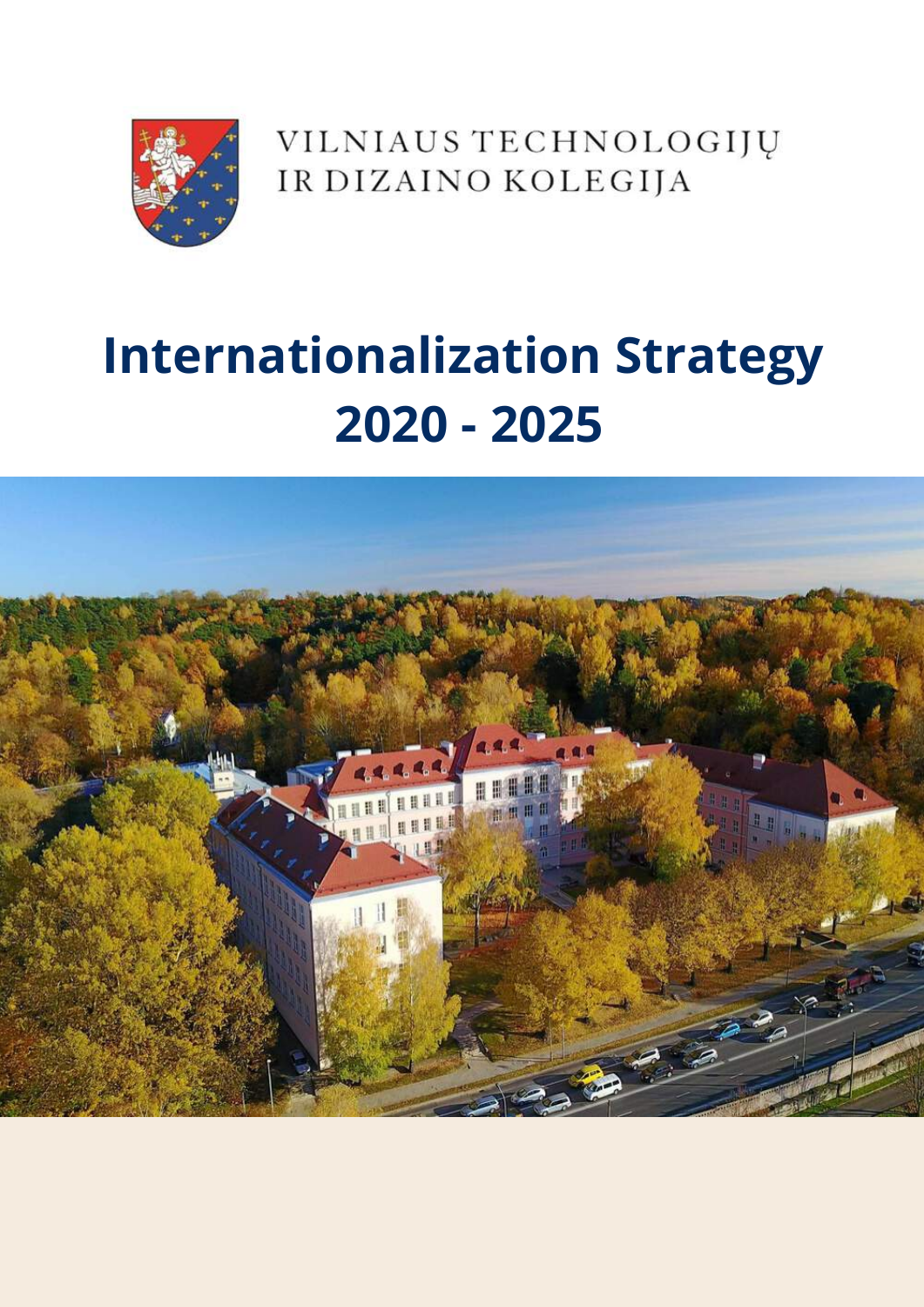#### APPROVED by the Academic Council Resolution No 14-2, 12 March 2020

In the renewed EU agenda[1] for higher education identified the following opportunities and challenges: tackling the skills mismatch in the EU between what is needed and the current reality, building inclusive and connected higher education systems, ensuring higher education institutions contribute to innovation, supporting effective and efficient higher education systems. According the European Commision it is important to ensure "that higher education is inclusive, open to talent from all backgrounds, and that higher education institutions are not ivory towers, but civic-minded learning communities connected to their communities". Higher education should also allow students to acquire skills and experiences through activities based around real-world problems, include work-based learning and, where possible, offer international mobility. Cooperation with employers can allow HEIs to increase the relevance of their curricula. To this end, among other initiatives, the European Commission intends to launch an up-scaled EU STE(A)M coalition bringing together different education sectors, business, and public sector employers to promote the uptake of relevant STE(A)M subjects and modernize STE(A)M and other curricula, including through more multi-disciplinary programmes. The EC also intends to promote development and testing of flexible and modular course design through specific priorities for Erasmus+ strategic partnerships and to encourage HEIs to award ECTS points to students for voluntary and community activities.

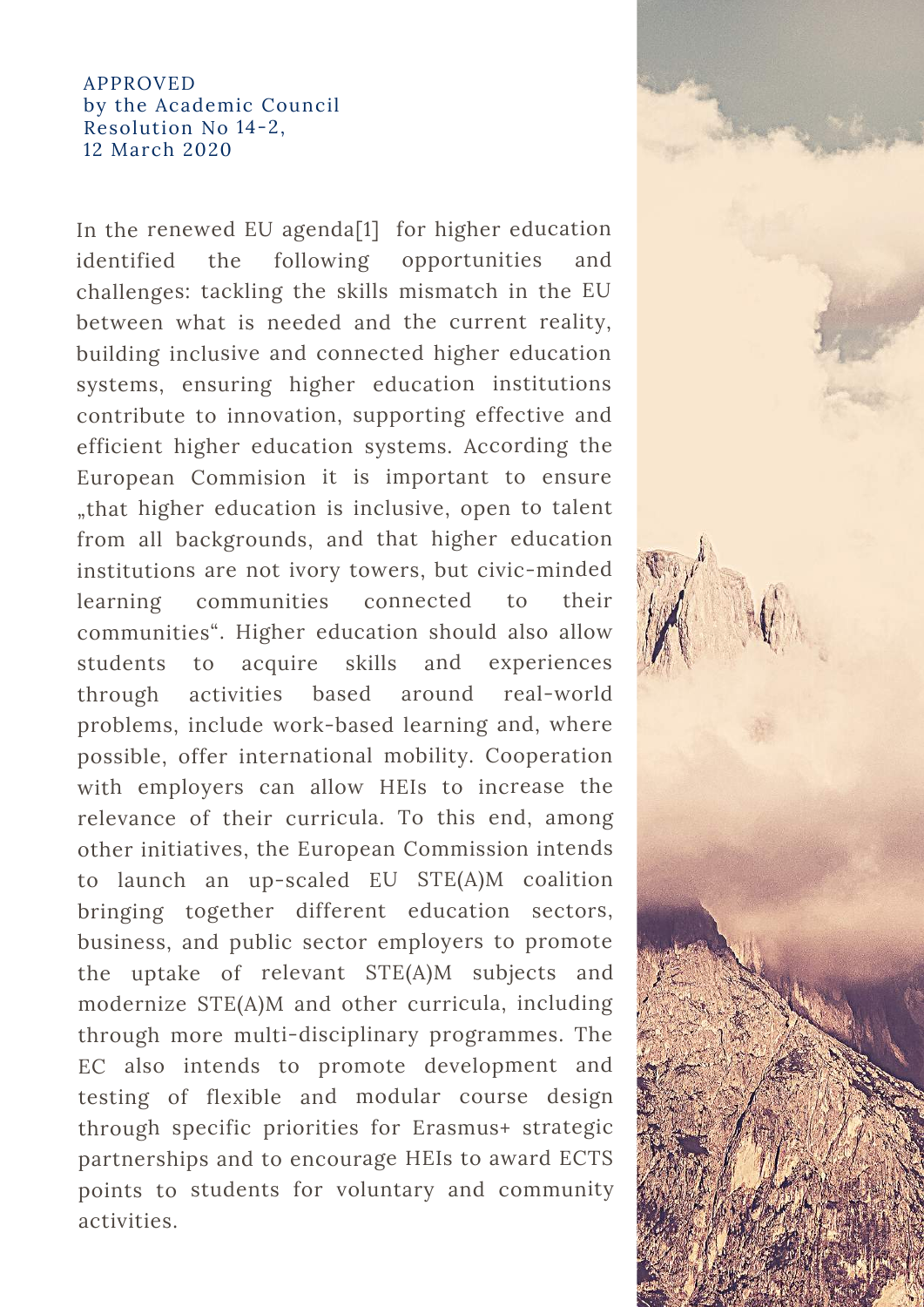The Communication emphasizes that digitally-enabled open science offers new opportunities to explore relevant contemporary subjects and develop one's research skills, thus the European Commission intends to develop <sup>a</sup> digital readiness model to help HEIs, their staff and students implement digital learning strategies and exploit the potential of state-of-the-art technology.

The European Commission emphasizes that well-designed higher education programmes and curricula centered on students' learning needs are crucial for the effective development of skills and that academic staff has <sup>a</sup> key role to play here. However, too many higher education teachers have received little or no pedagogical training and systematic investment in teachers' continuous professional development remains the exception. The Communication states that through Erasmus+ programme, the EC will set up strategic suppor<sup>t</sup> for higher education teachers to help them develop pedagogical and curriculum design skills through targeted opportunities for staff mobility for pedagogical training.

The EC also intends to enhance the academic mobility of young people, with the European Commission's Communication "Strengthening European Identity through Education and Culture" (2017)[2] proposing to boost the Erasmus+ programme in all categories of learners that it already covers (pupils, students, trainees,apprentices and teachers) with the aim of doubling the number of participants and reaching out to learners coming from disadvantaged backgrounds by 2025.



2025

doubling the number of participant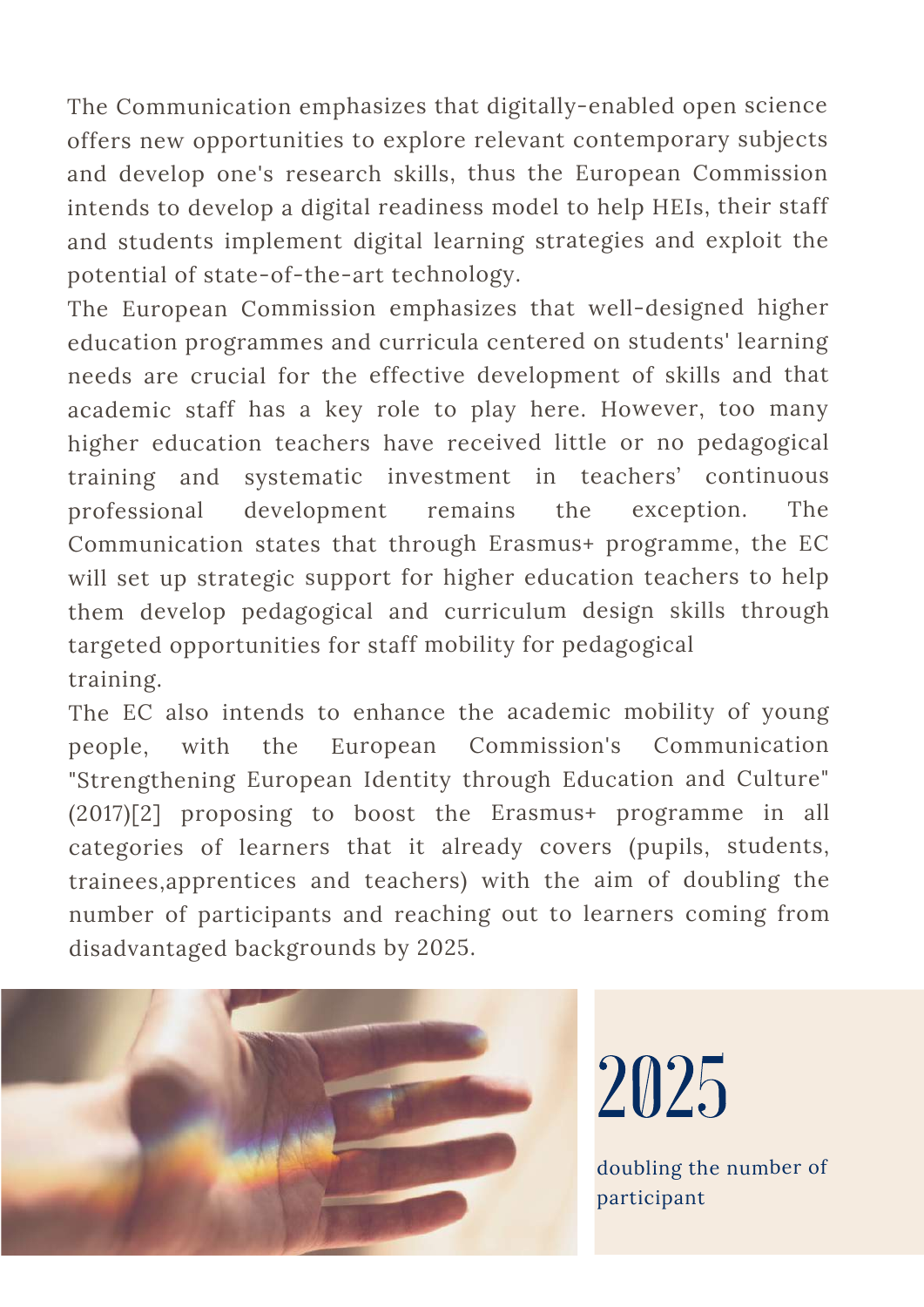The Strategic Plan of Vilnius College of Technology and Design (hereinafter - VTDK) notes that global trends, such as the rapid pace of industrial digitalization and the creation of new jobs, EU's aim to shift to <sup>a</sup> circular economy, require study and training programs that respond to constantly changing labor market needs and challenges. Thus, the Strategic Plan identifies, among other, the following strategic priorities: study programmes, focusing on innovations in the interaction of technology and design, building competencies for sustainable development and responding to the needs of industry digitization; knowledge transfer contributing to the sustainable development; high capacity academic staff; infrastructure for digital studies.

In response to the above-mentioned provisions of the EU strategic papers and Colege institutional strategic goals,

## **Internationalization at VTDK aims:**

**◘ to promote knowledge transfer on innovations for sustainable development in the fields of engineering and design,**

**◘ to encourage students to act proactively and socially responsibly.**

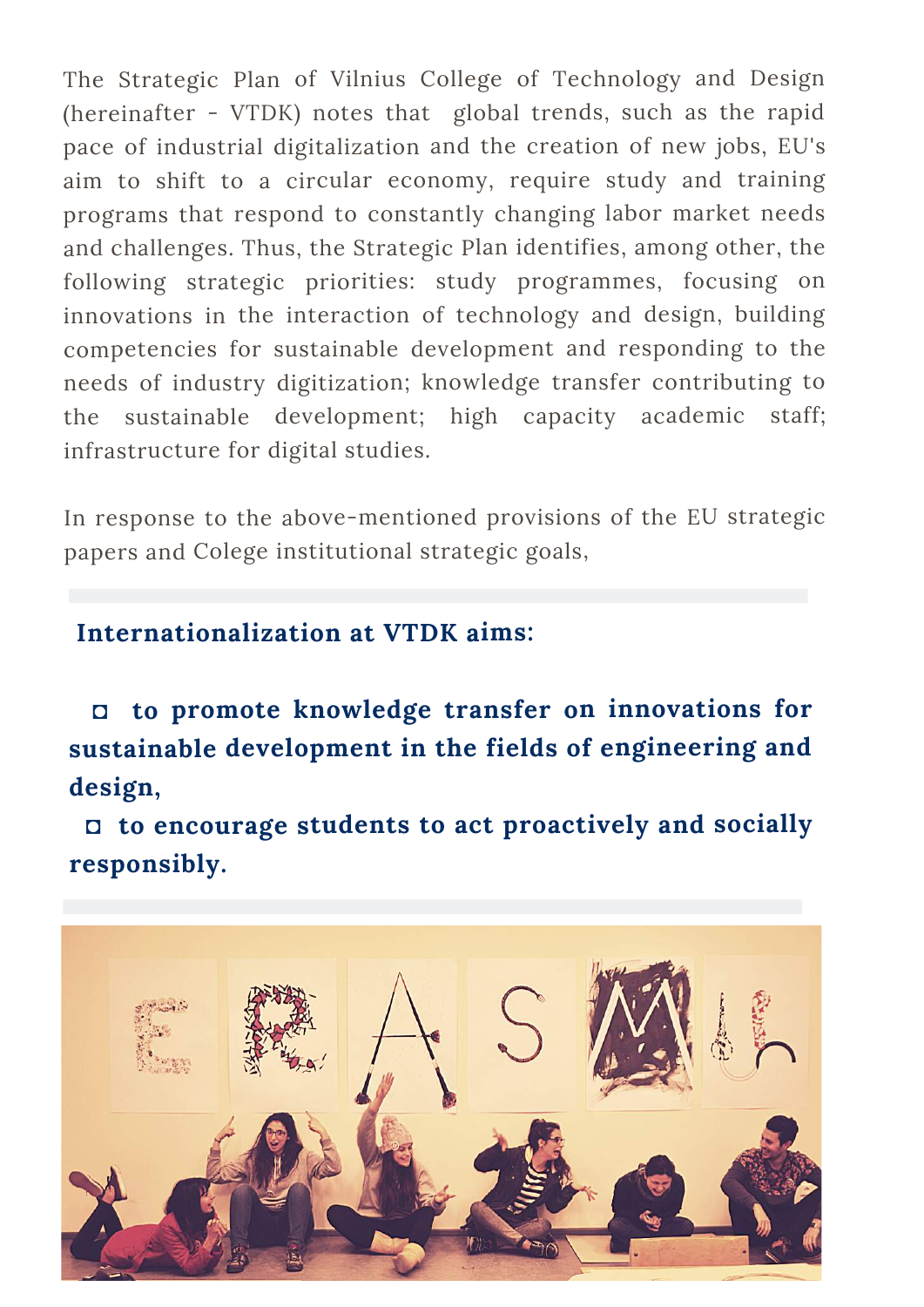The transfer of knowledge, technology and ideas through <sup>a</sup> network of international partners will encourage the uptake and adaptation of innovation, as well as allow VTDK researchers to share their findings and working solutions. Collaboration with foreign colleagues broadens the perspective and enables pooling the skills and achieving synergies in addressing societal issues, as well as introducing innovations and goo<sup>d</sup> practices that significantly contribute to the modernization of higher education institutions.

The College attaches great importance to the formation of appropriate attitudes of its graduates and the development of transformative competencies, such as creating new value, reconciling tensions and dilemmas, and taking responsibility. By gaining various international experiences, such as study or internship abroad, interdisciplinary projects together with foreign students at VTDK, collaboration with foreign students through various e-communication platforms, participation in lectures delivered by foreign lecturers, students will broaden their horizons, become more open to new ideas and approaches, will strengthen intercultural and collaboration competencies, will be better able to adapt to changes, will more easily accep<sup>t</sup> the complexity or ambiguity of the situation, will be more selfconfident, more creative and will be better able to solve problems.

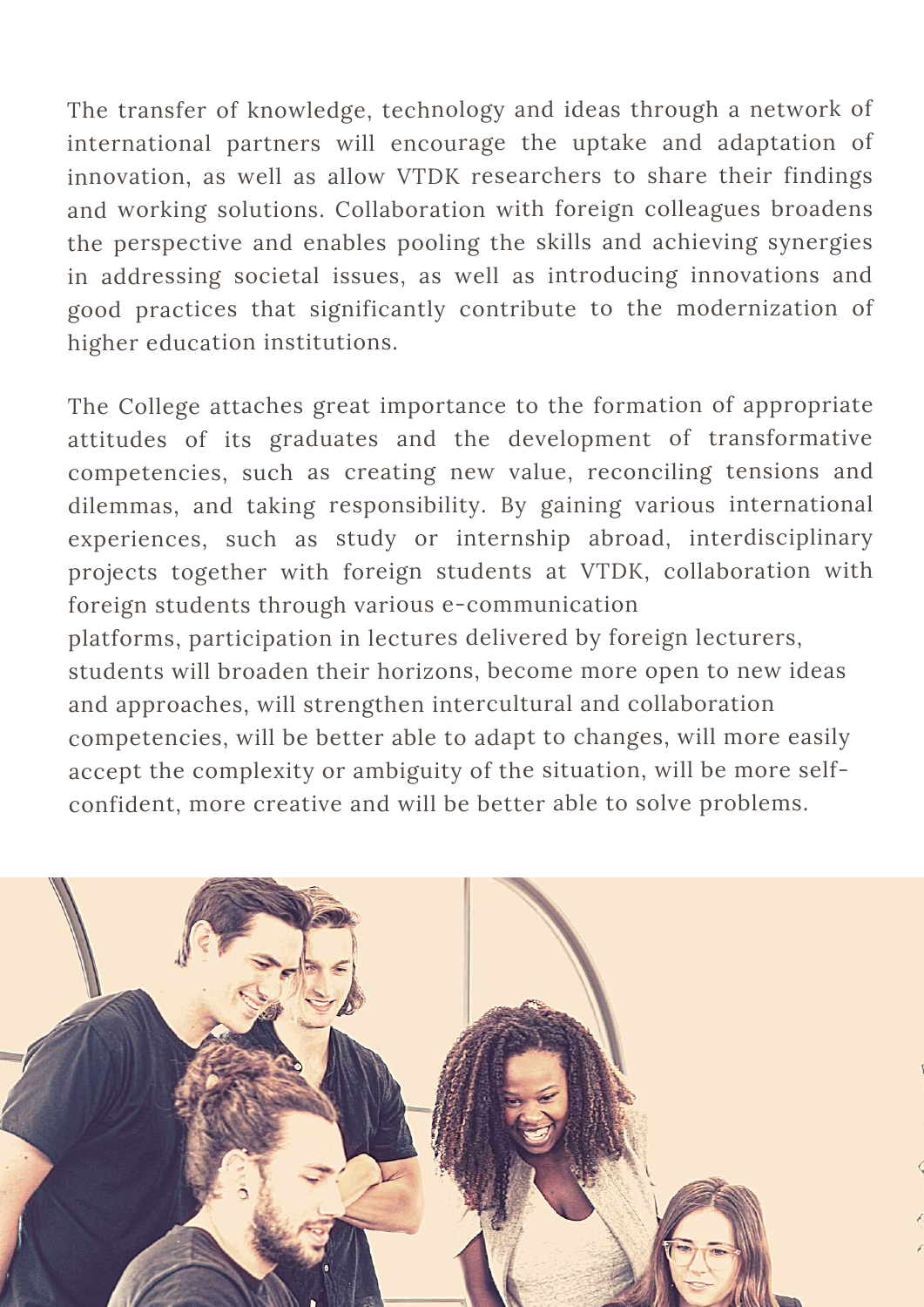To achieve the internationalization goals, in 2020-2025 the College will seek to pursue the following tasks within the three main internationalization fields:

## **1.INTERNATIONALIZATION OF STUDIES**

**2. STRENGTHENING OF INTERNATIONAL COOPERATION IN THE FIELD OF APPLIED RESEARCH AND KNOWLEDGE TRANSFER**

**3. DEVELOPMENT OF ENVIRONMENT AND SYSTEMS SUPPORTING INTERNATIONALIZATION**

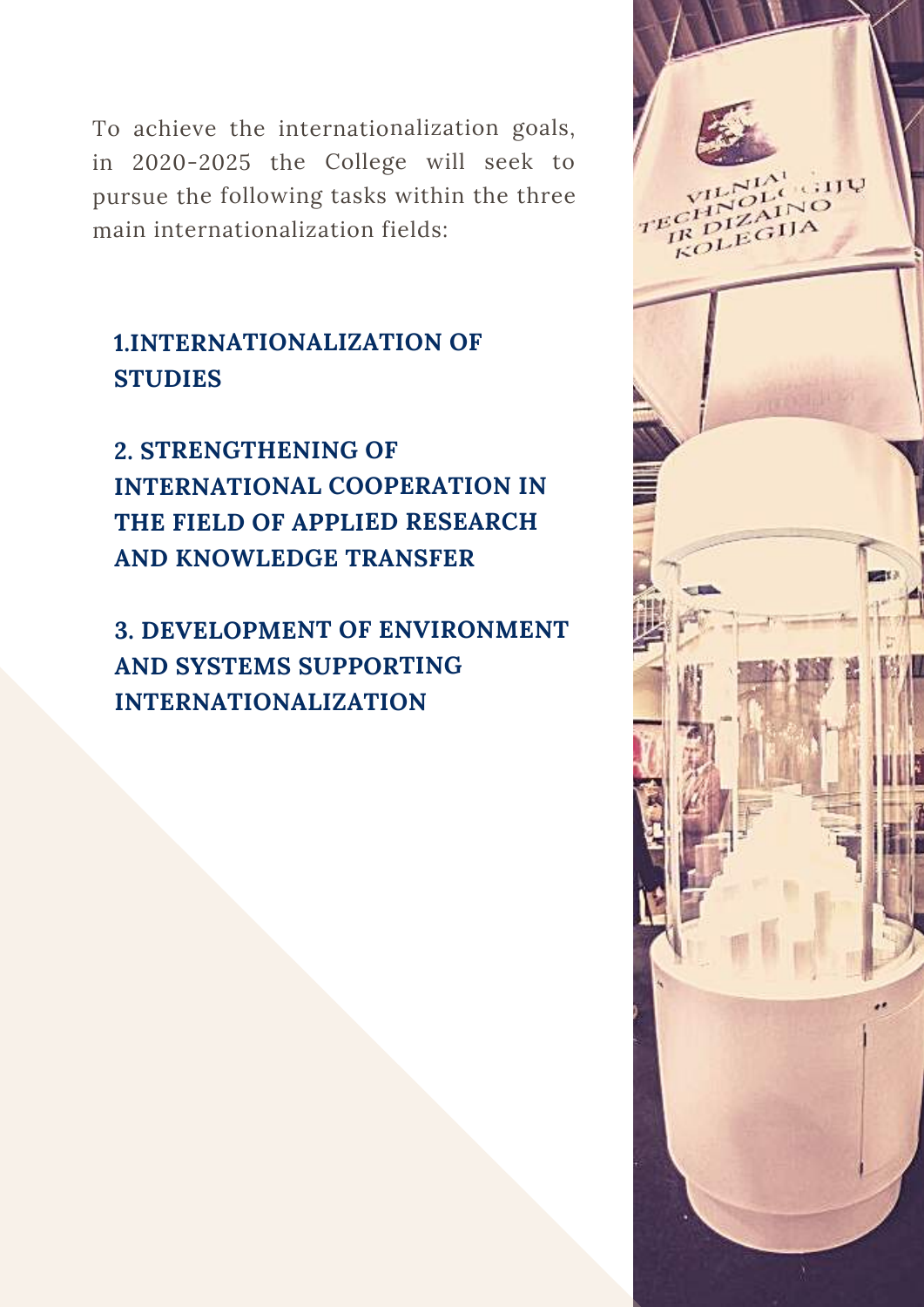## 1.**INTERNATIONALIZATION OF STUDIES**

1.1. Expanding the opportunities for VTDK students to gain study/work experience in an international environment – VTDK will seek to increase the number of students who have gained international experience in one of the following ways:

- study semester at <sup>a</sup> foreign partner institution;
- internship in <sup>a</sup> foreign company (at least 15 ECTS credits);
- blended mobility (at least 15 ECTS credits);

• participation in an interdisciplinary international project at VTDK (at least 5 ECTS credits).

1.2. Inviting foreign lecturers – VTDK will seek to attract visiting foreign lecturers who could contribute to positive changes in studies.

1.3. Embedding best practice (didactic and other) into study programmes – for this purpose lecturers will be encouraged to apply best experiences of foreign partners that could contribute to innovative and digital teaching, development of transformative competencies, etc. The content of study programs will be further developed in order to increase their international dimension and provide students with knowledge of global trends in the professional field.

1.4. Attracting foreign students to full-time studies –it will be pursued to form the groups of foreign students for full-time study in the following fields: Design, Media Art, Civil Engineering, Electrical Engineering, Business. The study will be promoted in various regions, focusing on the regions of Eastern Europe, Central Asia, Caucasus, and Lithuanian communities abroad. VTDK will also promote its study programmes and will seek to build new partnerships with local HEIs in the Balkan region, India and China.

1.5. Optimizing partners' network – the portfolio of international cooperation agreements of each faculty will be reviewed and updated, taking into account the activities carried out with the partner during the last five years in the context of student mobility, R&D and common projects. It will be pursued to conclude new agreements with HEIs that carry out relevant study programs, suppor<sup>t</sup> the concep<sup>t</sup> of sustainable development, and carry out various initiatives that promote the interaction of technology and design. Partnership network will be developed in the following geographic regions: Erasmus <sup>+</sup> Program Countries, Eastern Europe, Central Asia, Caucasus, Balkans, United States of America, Russian Federation, Republic of India, People's Republic of China.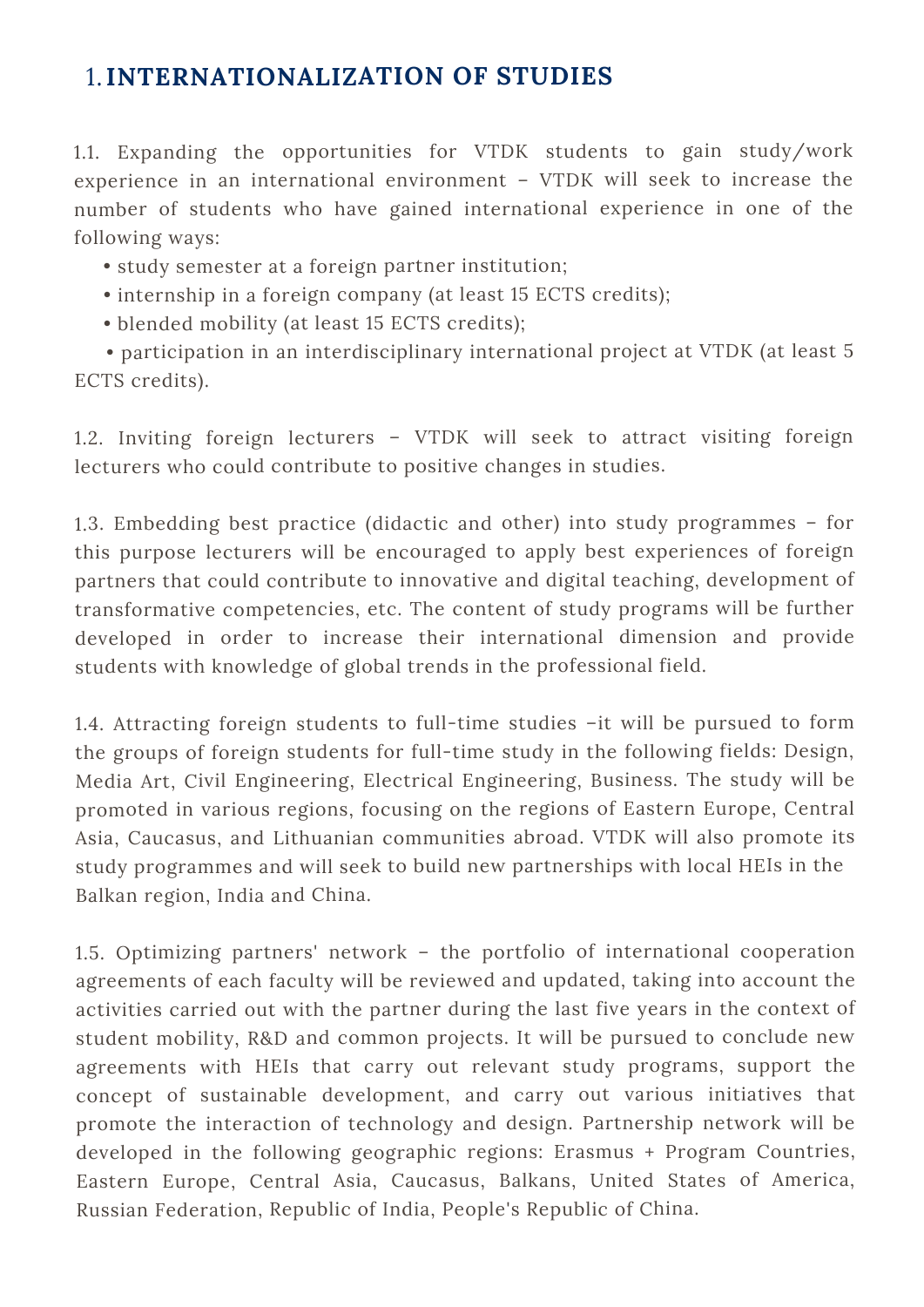# **2. STRENGTHENING OF INTERNATIONAL COOPERATION IN THE FIELD OF APPLIED RESEARCH AND KNOWLEDGE TRANSFER**

#### 2.1. Intensifying the

mobility of researchers – to develop and deepen relations with relevant researchers from other countries, VTDK will promote the mobility of its researchers to HEIs and enterprises, as well as their participation in significant international events. Sustainable relations with foreign colleagues will create preconditions for the implementation of joint R&D activities,

common art events, and projects aimed at the development of new intellectual products.

#### 2.2. Organization of international events –

various international events, such as conferences, international weeks, creative workshops, etc. will be organized to establish new contacts at the institutional and study program level, introduce foreign researchers and business representatives to the context of college activities, scientific interests and strategic initiatives.

2.3. Implementation of strategic partnership projects – strategic partnership and other international projects aimed at the development of intellectual products will be implemented

in the following areas: sustainable development, social innovations, digitalisation of industry/studies, engineering and design interaction, development of students' transformative competencies.

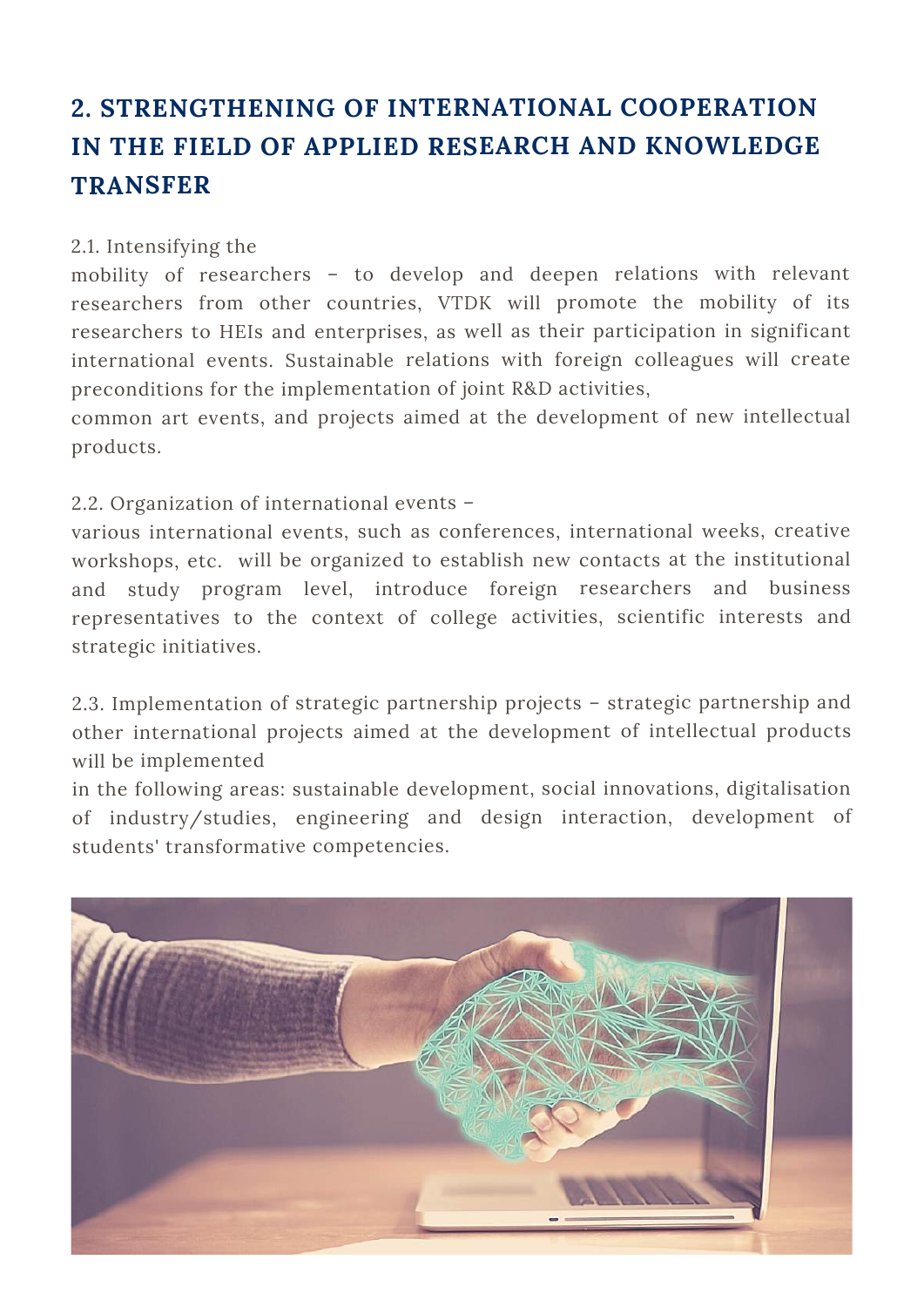# **3. DEVELOPMENT OF ENVIRONMENT AND SYSTEMS SUPPORTING INTERNATIONALIZATION**

3.1. E-administration of student mobility – the digitization of all student mobility administration processes will be carried out in three stages via the Erasmus Without Paper (hereinafter EWP) platform. In the first phase, all interinstitutional and learning agreements will be signed electronically via the EWP <sup>p</sup>latform. In the second <sup>p</sup>hase, the college will start using the EWP <sup>p</sup>latform for the administration of the outgoing/incoming students (nominating students to <sup>a</sup> partner HEI, approving the admission of incoming students). In the third stage Transcript of Records of incoming students will be issued through the EWP platform.

3.2. Engaging academic and administrative staff in the implementation of the international strategy – lecturers, researchers, administrative staff play <sup>a</sup> very important role in implementing the activities of the international strategy, applying in practice the knowledge gained through international partnerships, inspiring students to participate in international activities. It is therefore essential that academics have <sup>a</sup> good understanding of and suppor<sup>t</sup> for the aims and provisions of the internationalization strategy. To this end, to stimulate discussion and dissemination of good practice informal meetings with teachers and administrative staff will be organized; it is also planned to organize annual awards highlighting the greatest achievements and best practices of international initiatives.

3.3. Creating <sup>a</sup> foreign student-friendly environment – to increase the attractiveness of the college for foreign students without assistance in handling official documents and accommodation issues, it is very important to integrate them into college life as soon as possible, to give them <sup>a</sup> sense of community. To this end, <sup>a</sup> mentoring program will be further developed, incoming students will have an opportunity to get closer to the local community through volunteering.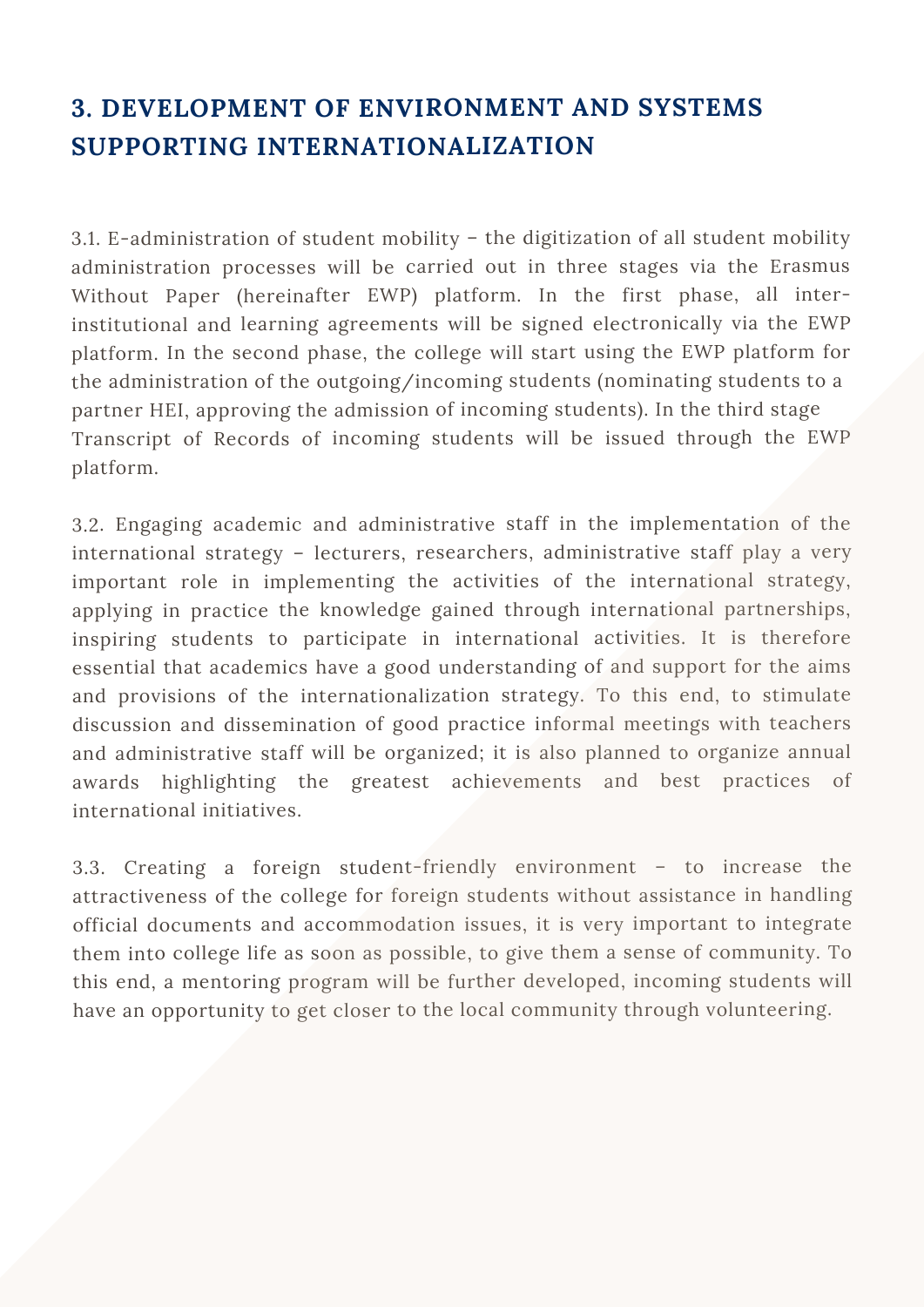3.4. Ensuring equitable access for the students or staff with fewer opportunities – International office will provide tailor-made information on international mobility opportunities for college students/staff belonging to the groups with fewer opportunities (such as persons with special needs, persons belonging to ethnic minorities and migrants, students with <sup>a</sup> lower socio-economic background (including both financial and lower parents' education level), students coming from smaller regions, students from child care homes, students having work/family commitments). The main reasons hindering the persons belonging to the above-mentioned groups from participation in academic mobility are the following: health issues, financial difficulties, work/familyrelated issues, students who could not succeed academically, <sup>a</sup> person who does not feel comfortable with his/her foreign language knowledge, person's fears related to adaptation in another cultural environment. Taking into account <sup>a</sup> particular case, students and staff will be individually guided on accessible financial, academic, psychological, linguistic, mentoring support. Students will also be intensively consulted on the new formats of mobility – the virtual exchange and blended mobility.

3.5. Increasing VTDK visibility – to provide potential foreign partners and students of the College with the most relevant information, to presen<sup>t</sup> the specific features of the college, the college's website in English will be updated. The website will presen<sup>t</sup> the most interesting initiatives of students and academics related to sustainable development, the interaction of technologies and design, development of transformable competencies, community-based research. The Pinterest platform will be used to presen<sup>t</sup> Design faculty, VTDK Erasmus+ club activity will be presented on Instagram. The VTDK Ambassadors program will also be launched, inviting the most successful Erasmus <sup>+</sup> students to share their experiences through webcasts and face-to-face consultations.

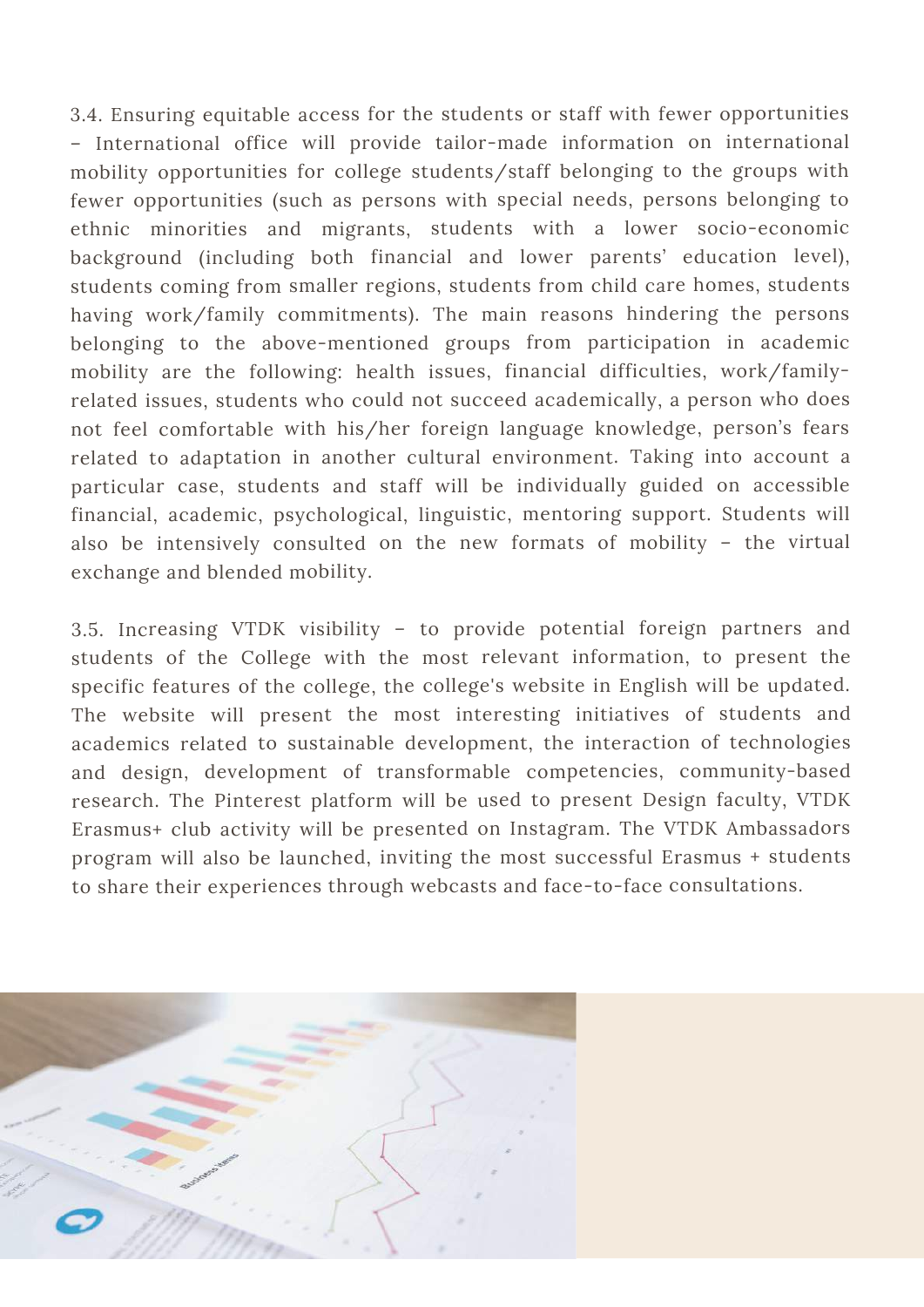## **INDICATORS**

The progress of the achievements will be monitored with the help of the following indicators:

## **Quantitative indicators:**

- Proportion of VTDK students who have
- gained study or work experience in an international environment (%)
- Number of blended/virtual mobility
- projects (at least 15 ECTS credits)
- Number of incoming students
- Number of incoming lecturers
- Number of papers written in collaboration with international partners
- Increase of staff involvement in
- international projects (%)
- Number of full-time foreign students.

## **Qualitative indicators:**

- The impact of mobility on the
- professional and personal development of the participants (students and staff)
- Satisfaction of incoming foreign students
- with the study environment and the quality of studies
- The impact of the best practices embedded
- into curriculum
- The impact of intellectual outputs and
- practices developed in international projects